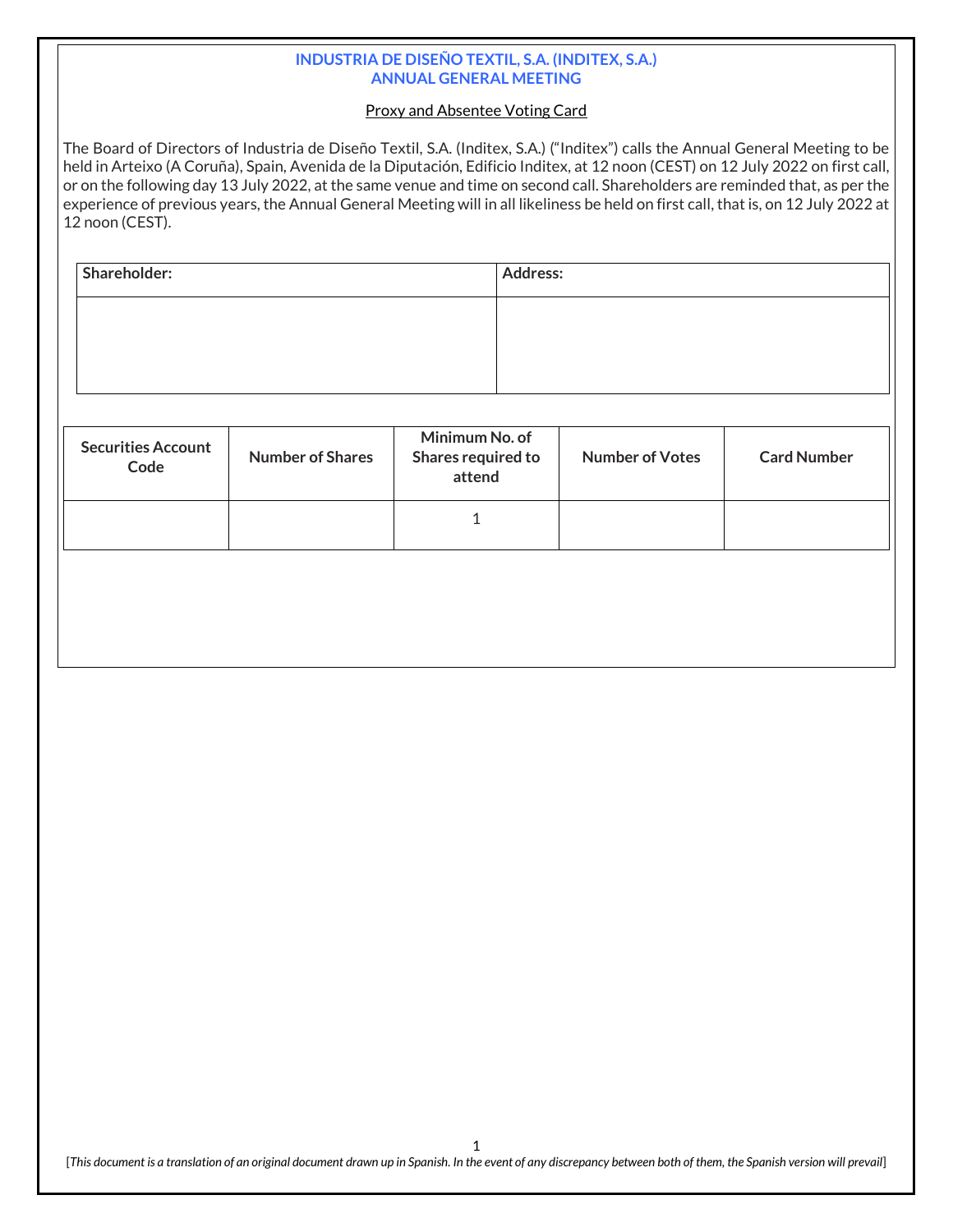### **SHAREHOLDERS WISHING TO GRANT PROXY THROUGH THIS CARD**

**Shareholders wishing to grant proxy through this card shall fill out the "PROXY-GRANTING" space and sign it where indicated. Once it has been duly signed, they shall: (i) send the card to their proxy holder so that this latter would produce it on the day of the meeting at the entrance doors, or produce it to the Company in any of the forms provided in sections (ii), (iii) and (iv) below; (ii) send it by e-mail to the "Shareholder's Office" [\(accionistas@inditex.com\)](file://Hermes/Direccion/ElisaRP/Elisa/traducciones/JUNTA/JUNTA%202021/accionistas@inditex.com) in case of remote**  attendance; (iii) send it by post or courier to the following address: **INDUSTRIA DE DISENO TEXTIL, S.A. (INDITEX, S.A.)**, **"Shareholders' Office", Avenida de la Diputación, Edificio Inditex, 15143 Arteixo (A Coruña), Spain; or (iv) deliver it duly filled out and signed at the participant in Sociedad de Gestión de los Sistemas de Registro, Compensación y Liquidación de Valores, S.A.U. (Iberclear) [***Spanish Central Securities Depositary in charge of the Register of Securities, and the Clearing and Settlement of all trades***] where they have their shares deposited so that said entity would send the card to the Company, timely and in due form. The "PROXY-GRANTING" space shall also be filled out and signed by the proxy holder where indicated. The card shall be produced or sent together with the attendance card issued by the entity where the shares held are deposited, duly signed under their hand, and in the cases set out in sections (ii), (iii) and (iv) where proxy has not been granted to a board member, with a scanned copy of the proof of identity (national ID document, national ID document for foreigners or passport) of the proxy holder, and with regard to proxy holders of shareholders who are legal persons, a scanned copy of the document in support of the authorities to represent the legal entity shareholder. Likewise, the rules included in the notice of the Annual General Meeting and on the Company's website (www.inditex.com) shall be observed.**

## **PROXY-GRANTING**

The shareholder grants proxy to the Chair of the Board of Directors, unless another proxy holder is hereby identified:

……………………………………………………………………………………………………………………………………………………………………………………………..

The proxy holder receives accurate instructions to vote for all the proposed resolutions included on the agenda attached hereto, unless otherwise stated below (tick the relevant boxes):

| Agenda items   | $\mathbf{1}$ | $\overline{2}$ | 3 | 4 | 5(a) | 5(b)   5(c) | 5(d) |  | 8 |  |
|----------------|--------------|----------------|---|---|------|-------------|------|--|---|--|
| For            |              |                |   |   |      |             |      |  |   |  |
| <b>Against</b> |              |                |   |   |      |             |      |  |   |  |
| Abstention     |              |                |   |   |      |             |      |  |   |  |
| <b>Blank</b>   |              |                |   |   |      |             |      |  |   |  |

Unless the NO box below is ticked (in which case, it shall be understood that the proxy grantor has expressly instructed the proxy holder to abstain), proxy so granted shall be deemed to extend to all the proposals not included on the agenda attached hereto, regarding which the proxy holder shall vote as they deem it best in the interest of the proxy grantor, in the scope of the corporate interest.

# **NO**

For the purposes of the provisions of sections 523 and 526 of the (*Spanish*) Companies Act (LSC), mention is hereby made of the fact that: (i) all the directors, including the Chair of the Board, may be involved in a potential conflict of interest situation regarding agenda items 8 and 9, as may be: (ii) Ms Marta Ortega Pérez, Pontegadea Inversiones, S.L. (represented by Ms Flora Pérez Marcote), Mr Amancio Ortega Gaona, and Mr José Arnau Sierra regarding agenda item 5(a); as well as (iii) Mr Óscar García Maceiras, Ms Pilar López Ávarez and Mr Rodrigo Echenique Gordillo, with regards to agenda items 5(b), 5(c) and 5(d). Likewise, mention is made of the fact that a conflict of interest situation will exist whenever non-agenda items are submitted to the Annual General Meeting regarding the removal of the proxy holder or the filing of a derivative suit [*acción social de responsabilidad*] versus the proxy holder, should this latter be in turn a director of the Company.

Should the proxy holder be involved in a conflict of interest situation and the proxy grantor would not have given them accurate voting instructions, or even if they have been given, the proxy holder would deem it best not to exercise such proxy with regard to such items to which the conflict of interest refers to, and unless the NO box below is ticked, it shall be understood that proxy has been granted, with regard to such issues, jointly and severally and in succession, should any of

2

[*This document is a translation of an original document drawn up in Spanish. In the event of any discrepancy between both of them, the Spanish version will prevail*]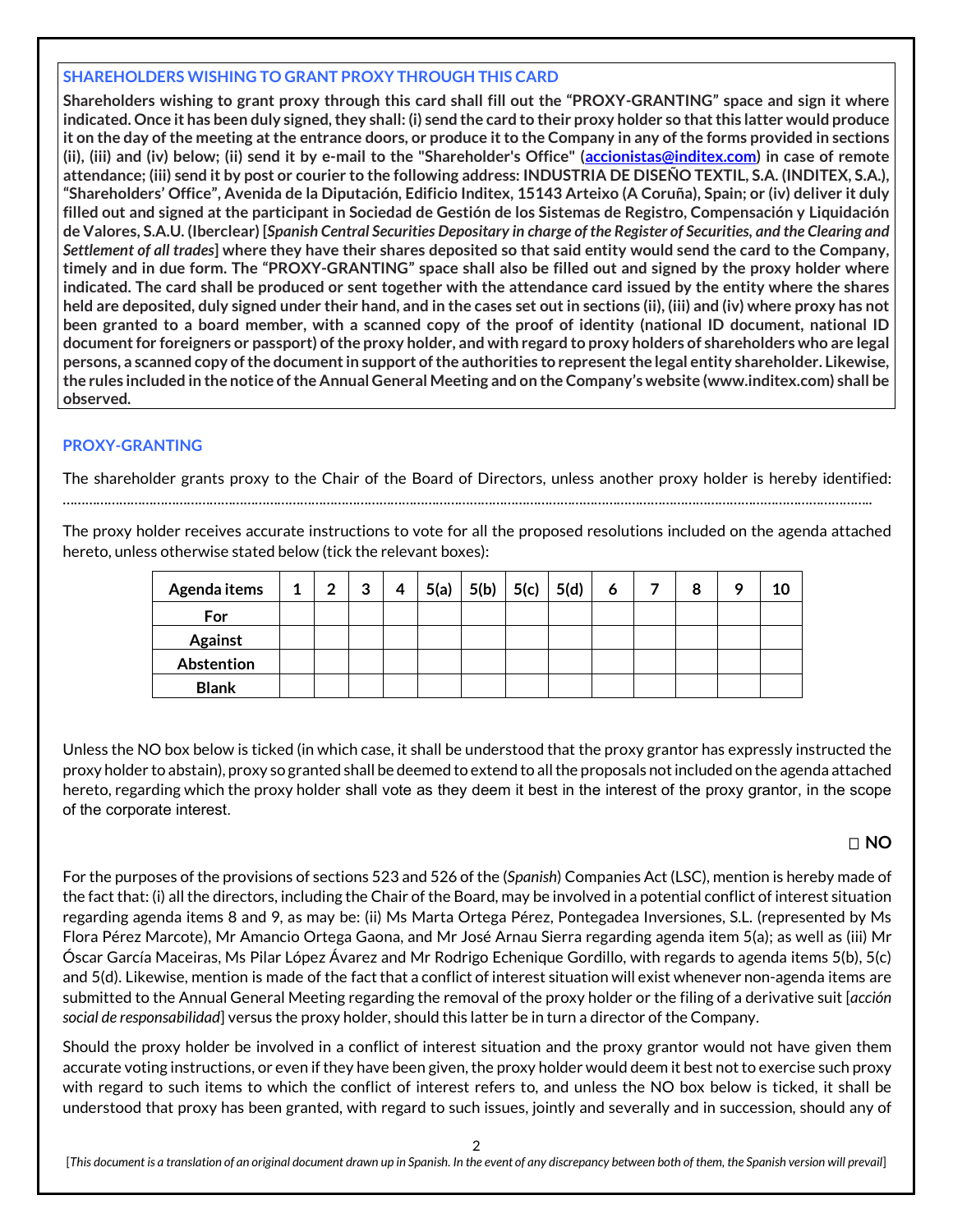them be in turn involved in a conflict of interest situation, first to the Chair of the Annual General Meeting, next to the Secretary of the Annual General Meeting and last to the Capital Markets Director. The proxy holder so appointed shall cast vote as they may deem it best in the interest of the proxy grantor, in the scope of the corporate interest.

## **NO**

In any case, in addition to the requirements provided by statute, the Articles of Association, the Regulations of the General Meeting of Shareholders and this card, the rules set out in the notice of the Annual General Meeting and on the Company's website [\(www.inditex.com\)](http://www.inditex.com/) shall be observed at all times.

# **Signed by the proxy grantor Signed by the proxy holder**

In [insert place], on [insert date], 2022 In [insert place], on [insert date], 2022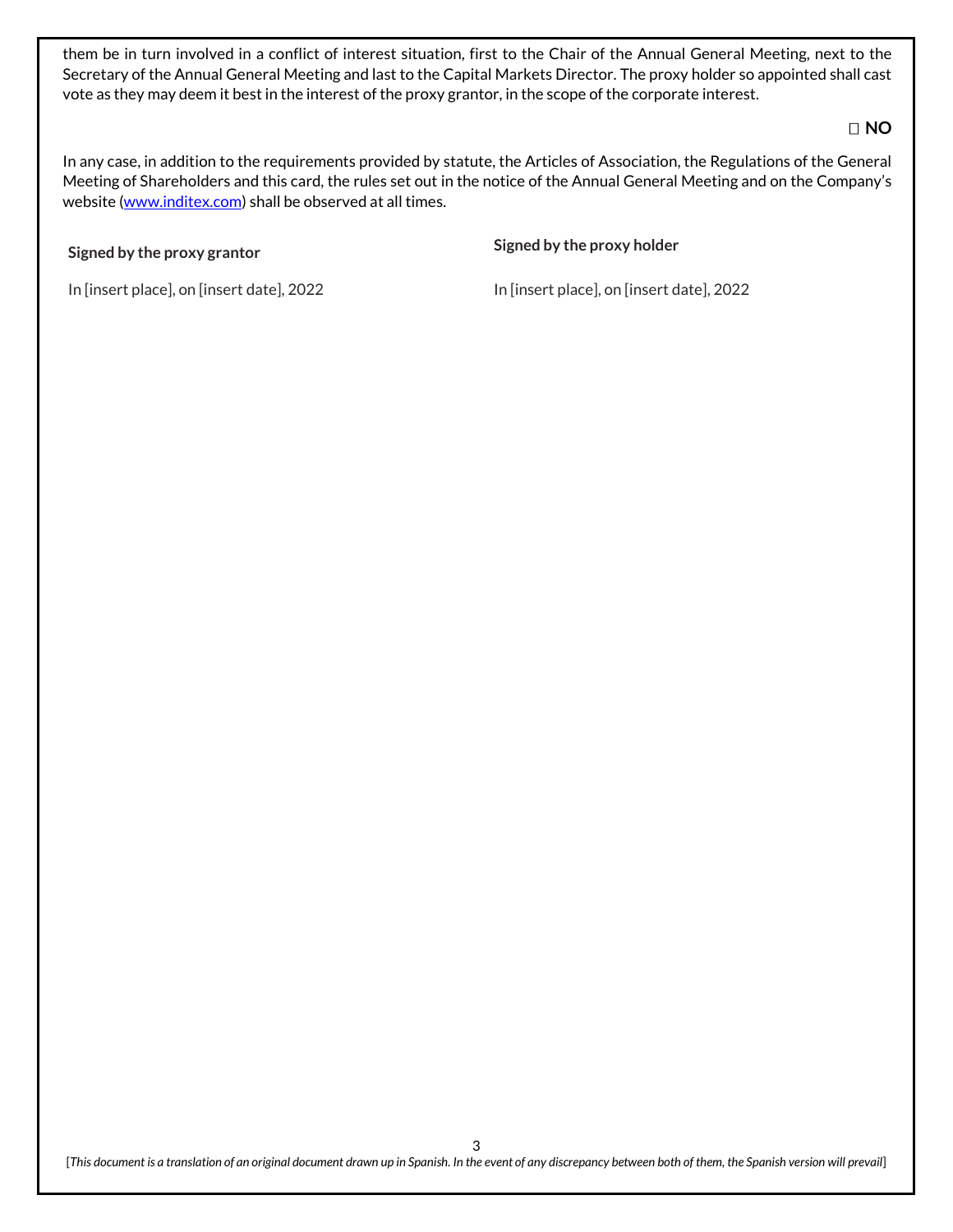#### **SHAREHOLDERS WISHING TO CAST ABSENTEE VOTE BY POST BY MEANS OF THIS CARD**

**In order for shareholders to cast absentee vote on the agenda items by post, they shall fill out the "CAST ABSENTEE VOTE BY POST" space and sign it where indicated. Once it has been duly signed, they shall (i) send the card to the Company together with the attendance card issued by the entity where their shares are deposited, duly signed under their hand, by post or courier to the following address: INDUSTRIA DE DISEÑO TEXTIL, S.A. (INDITEX, S.A.), Shareholders' Office, Avenida de la Diputación, Edificio Inditex, 15143 Arteixo (A Coruña), Spain, or (ii) hand the card duly filled out and signed at the entity participant in IBERCLEAR where they have their shares deposited so that it sends it timely and in due form to the Company. Likewise, the rules set out in the notice of the Annual General Meeting and on the Company's website [\(www.inditex.com\)](http://www.inditex.com/) shall be observed.**

### **ABSENTEE VOTING BY POST**

Where, prior to the Annual General Meeting, shareholders with the right to attend to whom this card has been issued, wish to cast absentee vote by post regarding the proposed resolutions on the agenda of the Annual General Meeting, they shall tick the relevant box pursuant to the vote they wish to cast.

| Agenda items   | 1 | 2 | 3 | 4 | 5(a)   5(b)   5(c) | 5(d) | 6 | 8 | a | 10 |
|----------------|---|---|---|---|--------------------|------|---|---|---|----|
| For            |   |   |   |   |                    |      |   |   |   |    |
| <b>Against</b> |   |   |   |   |                    |      |   |   |   |    |
| Abstention     |   |   |   |   |                    |      |   |   |   |    |
| <b>Blank</b>   |   |   |   |   |                    |      |   |   |   |    |

Where regarding any agenda item, none of the boxes provided for such purposes is ticked, shareholders shall be deemed to have cast a vote for such items.

Shareholders casting absentee votes shall be deemed to be present at the Annual General Meeting for quorum purposes.

With regard to proposed resolutions on items not included on the agenda attached hereto, and unless the NO box below is ticked (in which case it shall be understood that the shareholder has abstained), it shall be understood that proxy is granted to the Chair of the Annual General Meeting, or, in the event of a conflict of interest situation, jointly and severally and in succession, to the Secretary of the Annual General Meeting and the Capital Markets Director, who shall, in the absence of any voting instructions from the proxy grantor, vote as they may deem it best in the interest of the proxy grantor, in the scope of the corporate interest.

NO

In any case, in addition to the requirements provided by statute, the Articles of Association, the Regulations of the General Meeting of Shareholders and this Card, the rules set out in the notice of the AGM and on the Company's website [\(www.inditex.com\)](http://www.inditex.com/) shall be observed at all times.

### **Signature of shareholder casting absentee vote by post**

In [insert place], on [insert date], 2022

[*This document is a translation of an original document drawn up in Spanish. In the event of any discrepancy between both of them, the Spanish version will prevail*]